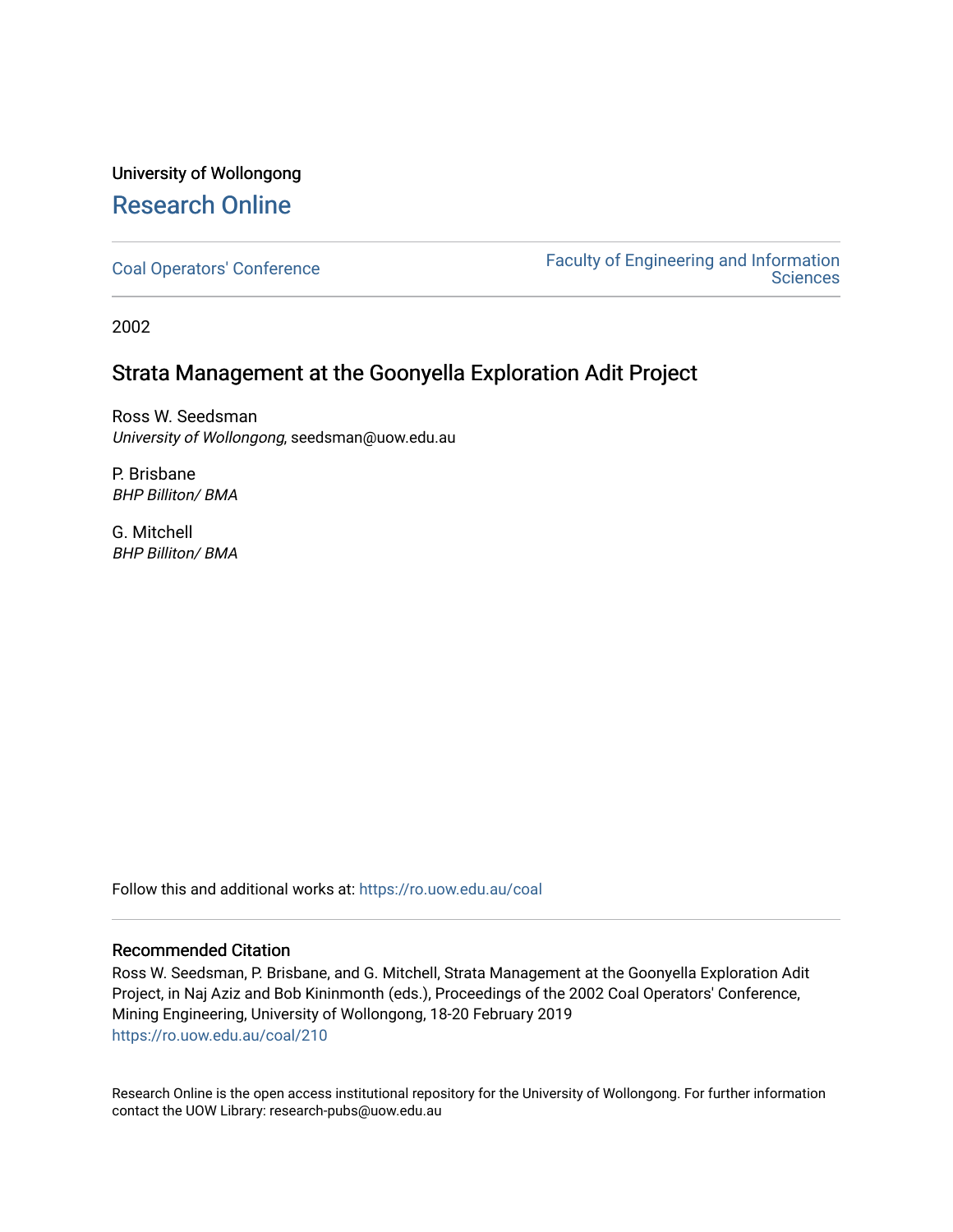# **STRATA MANAGEMENT AT THE GOONYELLA EXPLORATION ADIT PROJECT**

# **Ross Seedsman<sup>1</sup> , Peter Brisbane2 and Guy Mitchell<sup>3</sup>**

*ABSTRACT:* The Goonyella Exploration Adit is a three heading development into the highwall at Ramp 4 at Goonyella Riverside Mine that was driven between September 1999 and November 2000. The principal was BHP Billiton Mitsubishi Alliance (BMA) and the contractor was Allied Mining Australia. Strata management began at the pre-tender phase and evolved as greater knowledge of the ground became available.

Roadways were driven 3.6m high, 5m wide in the 7m – 8m thick Middle Goonyella Seam. The cut and flit mining system was used with extended cuts of 12m to 15m and a minimum support pattern of 4 x 1.5m tensioned bolts at 1.5m centres. Extended cuts were possible, even at the maximum depth (290m), so long as an adequate thickness of massive top coal was left. Horizon control was the basic strata management tool in the project.

Extensive exploration using both drilling and 3-D seismic methods was available and proved to be reliable in detecting faults greater than 3m throw. Systems to identify the proximity to thrust faults during driveage were successful in identifying smaller scale thrust faults.

Small-scale normal faults striking parallel to the roadways were encountered, typically in only one of the three headings, and these impacted substantially on the mining rates. They were not detectable from any exploration program. The term trench roof was adopted to describe the associated roof falls – less than 2m wide, up to 1.5m high and bounded by fault or joint planes. The falls were interpreted as being vertical drop-outs from a coal roof under very low horizontal confinement.

# **TENDER PHASE**

In 1998, as the project went to tender, the understanding of the geotechnical regime was based on extensive drilling and 3-D seismics. The following is a summary of the geotechnical understanding as it stood in 1998.

- The mine plan involves the development of three roadways in the lower part of the seam leaving about 2m of top coal.
- The adit may be in a structurally complex area, as evidenced by a rotation of the strike of the seam by 45<sup>°</sup> and the identification of two large thrust faults.
- There is the possibility of numerous small-scale faults aligned across the direction of the adit.
- Driveage is to be subparallel to a mapped normal fault and one of the joint directions exposed in the pitwall.
- The top coal ply is thickly banded to massive with laboratory unconfined compressive strength (UCS) values greater than 20 MPa.
- A moderately strong stone roof is present above the coal.
- There is the possibility of bedding-parallel shear zones within the coal seam, in addition to those mapped/inferred in the roof and floor.
- The driveage direction is at right angles to the presumed direction of the major principal horizontal stress.
- The major principal horizontal stress in the coal seam is assumed to be lower in magnitude than the vertical stress (0.7 times).

 $\overline{a}$ 

<sup>&</sup>lt;sup>1</sup> Seedsman Geotechnics Pty Ltd<br> $\frac{2}{7}$  PUD Pillics (DMA)

<sup>2</sup> BHP Billiton/BMA

BHP Billiton/BMA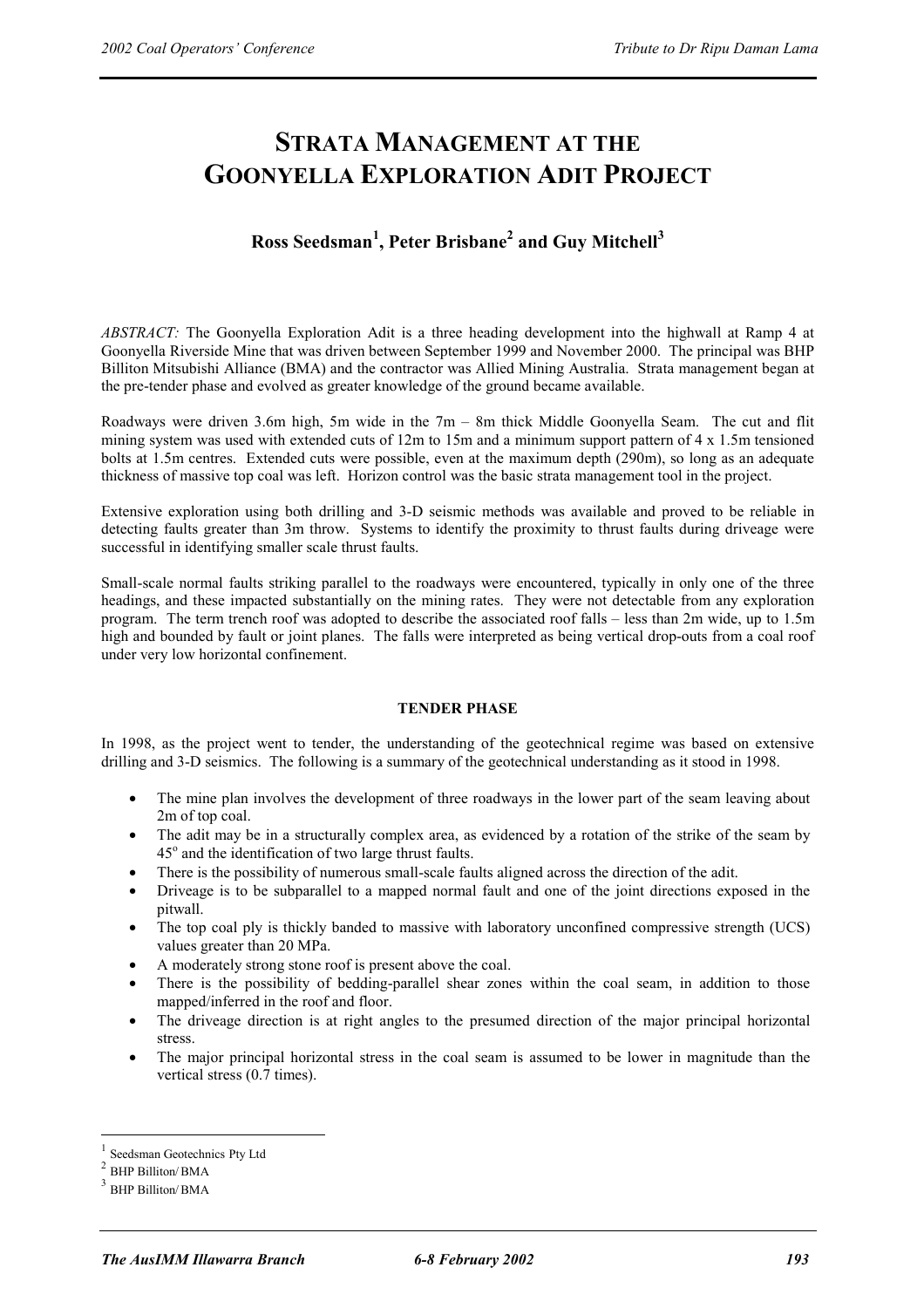As one of three geotechnical consultants, Seedsman Geotechnics Pty Ltd (SGPL) prepared a report that identified three ground types (Figure 1) based on an approach used in civil engineering. These are as follows:

- Typical the usual conditions associated with mining in an unfaulted coal seam with a coal roof - a 'minimum' support rule can be developed prior to mining,
- Adverse mining through 'known' geological features such as minor faults support rules can be formulated based on presumed conditions,
- Special conditions when mining thrust faults or at depth highly variable conditions that will need to be assessed underground and a support regime developed.

Special conditions were identified beyond chainage 2500m as a result of a combination of thrust zones, higher ground stresses related to the greater depth of cover, proximity of rider seams, higher water inflows and other factors. It was recognised that there could be undetected faults at any depth that would be classified as special ground.



# **Fig. 1 Zonation of the adit at tender stage**

Allied Mining Australia (Allied) was the successful tenderer. SGPL was appointed as the geotechnical engineer to both the principal and the contractor - this strategy would assist in removing the uncertainties of the ground from any contractual issues.

# **CHANGE TO CUT AND FLIT**

Further analyses of the ground conditions, and an inspection of Moranbah North Mine, resulted in Allied and SGPL advocating cut and flit systems for roadway development. At the same time, BMA indicated that the roof and rib support designs did not need to consider the stress abutment associated with longwall retreat. These two decisions allowed major changes in the roof support design, and once these were accepted by BMA, the strata hazard management plan was developed and finalised.

The inspection of Moranbah North confirmed the interpretations of the analysis of the behaviour of coal beams. At Moranbah North, the importance of keeping a thick coal roof of about 1.5m had been recognised, as it was at North Goonyella. The Goonyella Middle Seam is comprised of a number of plies. Ply 1, the upper ply, is described as dull high ash coal with common claystone partings and occasional bedding plane shears. Ply 1 is approximately 1m thick. Ply 2 is approximately 2m thick and is described as predominantly dull coal, with few claystone partings.

The top ply is highly banded and experience shows that it is not self-supporting. Ply 2 is a massive coal band and calculations suggested that so long as 0.4m to 0.5m was left uncut it could span across a 5.5m roadway (Figure 2). If such a unit could be formed then an extended cut could be taken and hence allow cut and flit mining. The 1.5m roof coal criterion at Moranbah North was interpreted to be the composite of the 1m Ply 1 acting as a surcharge on a 0.5m structural beam of massive Ply 2 coal.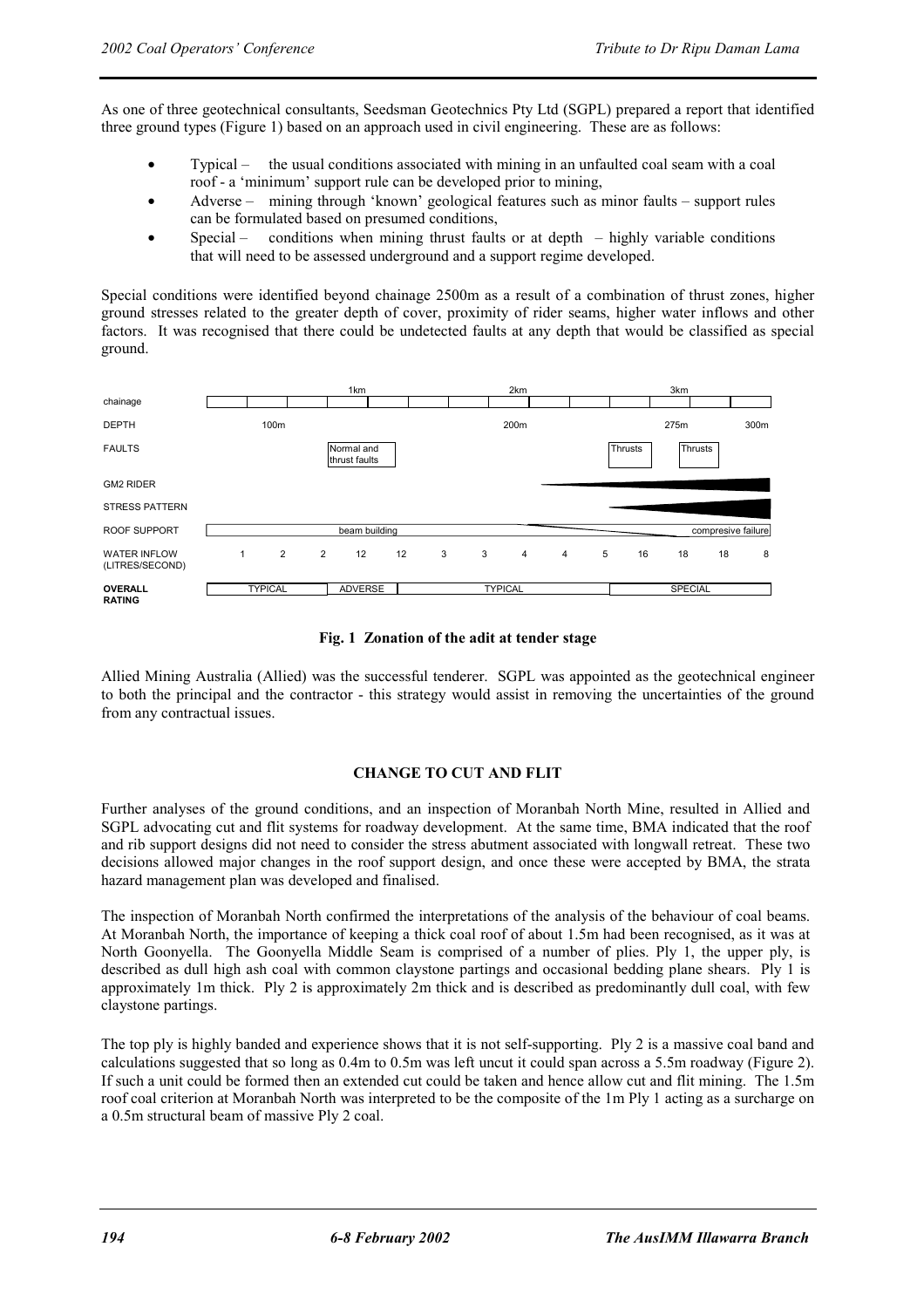

**Fig 2 Analysis of a coal beam**

# **STRATA HAZARD MANAGEMENT PLAN**

Generically, there are four major geotechnical hazards that all underground operations face:

- Invalid design the proposed mining method and roof support has not been correctly specified.
- Geological variations the exploration programs has not revealed the full range of geological conditions.
- Installation problems the roof and rib support is not or cannot be installed to specification.
- Time what is stable in the short term is not adequate for the long-term.

The strata hazard management plan and its associated response plans were formulated around these four components.

#### **Invalid design**

The requirements for roof and rib support, as set by BMA and Allied were:

- Safety on installation and outbye
- Design life in the range of 5 years
- Optimum development rates

The critical design issue was the long-term stability of the coal beam, and particularly if it was available at depths in excess of those at the adjacent mines. An integral part to the plan was to validate as soon as possible the two critical input parameters – coal strength and horizontal stress.

Testing of the coal in Ply 2 in both the horizontal and vertical directions revealed the importance of incipient cleat in the coal. The design value for unconfined compressive strength of Ply 2 was set at 10 MPa.

Both the vertical and horizontal stress, as measured by overcore methods in the coal roof, were consistently found to be lower than expected. The vertical stress was approximately half that expected on the basis of the depth of cover and the major horizontal stress was approximately 0.45 times the vertical stress. The current model to explain this stress model advocates coal shrinkage as it is dewatered by the mine openings.

It was concluded that the combination of this stress field and the shape of the opening resulted in very low horizontal stresses acting in the immediate coal roof. This provided more confidence in the stability of the plunges and allowed the correct prediction of continued stable plunges in unfaulted ground at the end of the adit at 290m depth.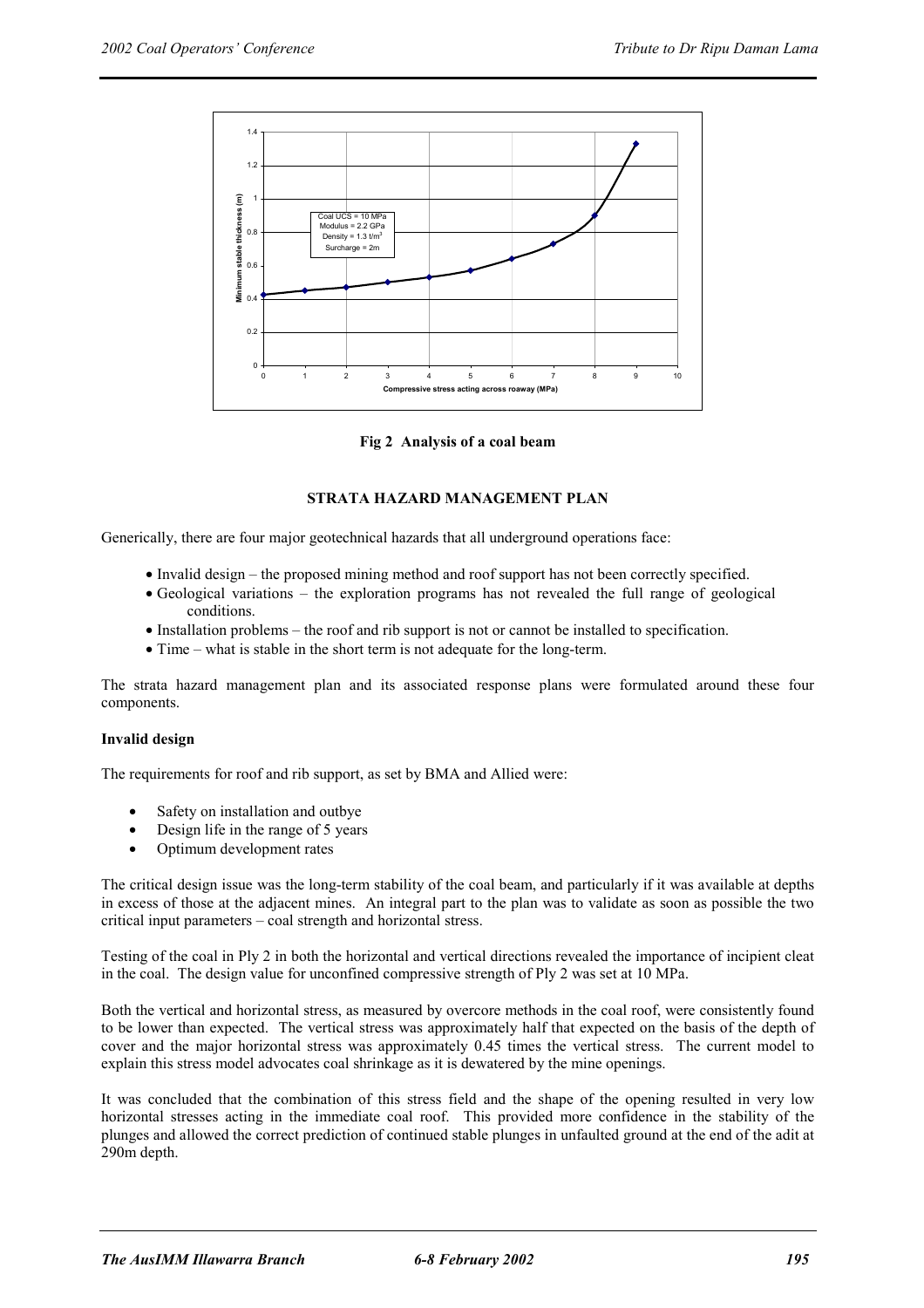## **Variation in geology at the face compared to the design assumptions**

Geological uncertainties are inherent in all geotechnical endeavors. This is particularly the case in underground coal mining as the detailed nature of the immediate roof can change significantly and not be identified by the workforce. The installation of roof and rib support requires constant checking that the assumptions on which the support design was based remain valid. This requires that the operators know what to expect and have the knowledge to identify significant deviations from that. A pocket-sized booklet was prepared that described the anticipated conditions and the support standards to be used.

The known possible geological variations that were incorporated in the support designs were closer-spaced bedding in the immediate coal roof and the presence of disrupted ground around thrust faults. The exploration programs had supplied the project with very good information on the coal plies and the presence of the larger thrust faults.

Workings drove into an unidentified thrust fault and into a zone of low throw normal faults both of which resulted in reductions in the planned development rates.

#### **Poor installation**

Each bolt plays an important part in the roof and rib support. There was a degree of conservativeness in the support design but this was for the unexpected geological conditions, and not to cover for poor workmanship.

Primary bolt installation was routinely checked and no problems were identified. In common with other operations in Queensland at the same time, it was found that the cuttable rib bolts were being broken on installation due to the high torques that were being used for the roof bolting. Once the problem was identified, a direction was issued that cuttable bolts were not to be used until a torque reduction circuit was installed in the hydraulics of the Fletcher bolter.

#### **Time dependent failure**

Roof failure or unacceptable movement outbye is a safety hazard and indicates that the primary support design is invalid. Tell tales were installed throughout in all headings.



**Fig.3 Examples of tell-tale measurements - movements in mm/week** 

The coal beam analysis gave an allowable movement of 10mm and in unstructured areas this was never exceeded. In the more structured areas, additional movement was recorded and in most cases this reduced to very low rates within ten days (Fig. 3).

In faulted ground, pretensioned cables were used with a design based on dead weight suspension. To achieve design load, it was calculated that the cables would stretch an additional 20mm after installation, so a threshold was set of 10mm for management review, and 20mm for remedial action.

It is noted that there has been one roof fall and numerous rib falls since October 2000. These are still being assessed, but at this stage the interpretation is that they may relate to an increase in vertical stress related to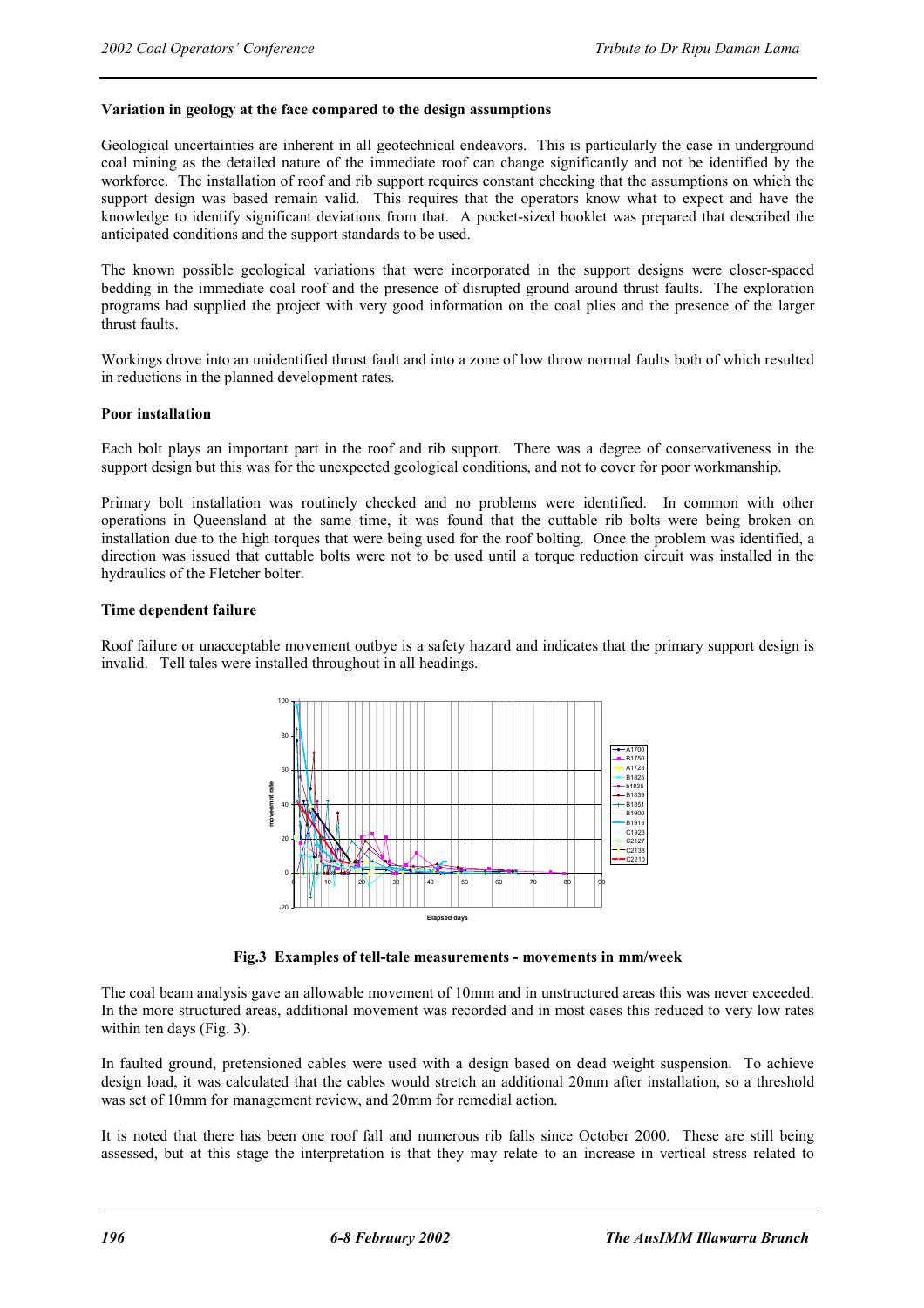depressurisation of the coal over such a wide area that the overburden is beginning to reload the coal. The mechanisms used to explain slabbing in metalliferous mines are also being reviewed.

#### **Strata reviews**

A strata review team was formed that met every three months or more frequently as required. The team consisted of BMA's project superintendent, planning manger, and geologist, Allied's mine manager and the geotechnical engineer. The team inspected the underground roadways, reviewed the geological information, and developed support regimes for special ground. The team then issued an Authority to Mine to Allied, which was valid up to a specified chainage.

Typical ground was defined as that part of the driveage having a massive immediate coal roof. To achieve this, horizon control was essential and it was instilled into the work force. They all carried the simple diagram shown in Fig. 4 which was an idea copied from Moranbah North. Since Ply 2 is about 2m thick and only 0.5m had to be left, normal faults with throws of up to 1.0m to 1.5m could be traversed (so long as the fault plane itself was supported).



# **STRATA MANAGEMENT IN TYPICAL GROUND**

**Fig. 4 Horizon control for typical ground** 

Roof bolting is needed as insurance against unknown structure in the immediate roof and future stress changes. With extended cut mining at Goonyella, the bolting design has a number of different features compared to inplace bolting for longwalls:

- The stability of the cut demonstrates that there is no adverse structure such as bedding or faults.
- All the stress changes that occur in the roof develop within about 5 m of the face and hence there are negligible stress changes after the bolts are installed.
- BMA had directed that longwall abutments did not have to be addressed.

To specify the bolting, a pragmatic design based on preventing time-dependent tensile delamination of the coal was adopted. In addition, the demonstrated stability of the plunge was utilised to move from straps to spot bolts. The support regime was:

- Four 1.5m long X type bolts per ring, evenly spaced across the roadway
- pretensioned to a minimum of ten tonnes
- chemical point anchored
- installed vertically or angled away from the centreline
- 1.5m ring spacing
- 400mm butterfly plates or equivalent
- either closed up to 1m spacing or increased to six bolts/strap in intersections
- $maximum$  unsupported time for roadways two days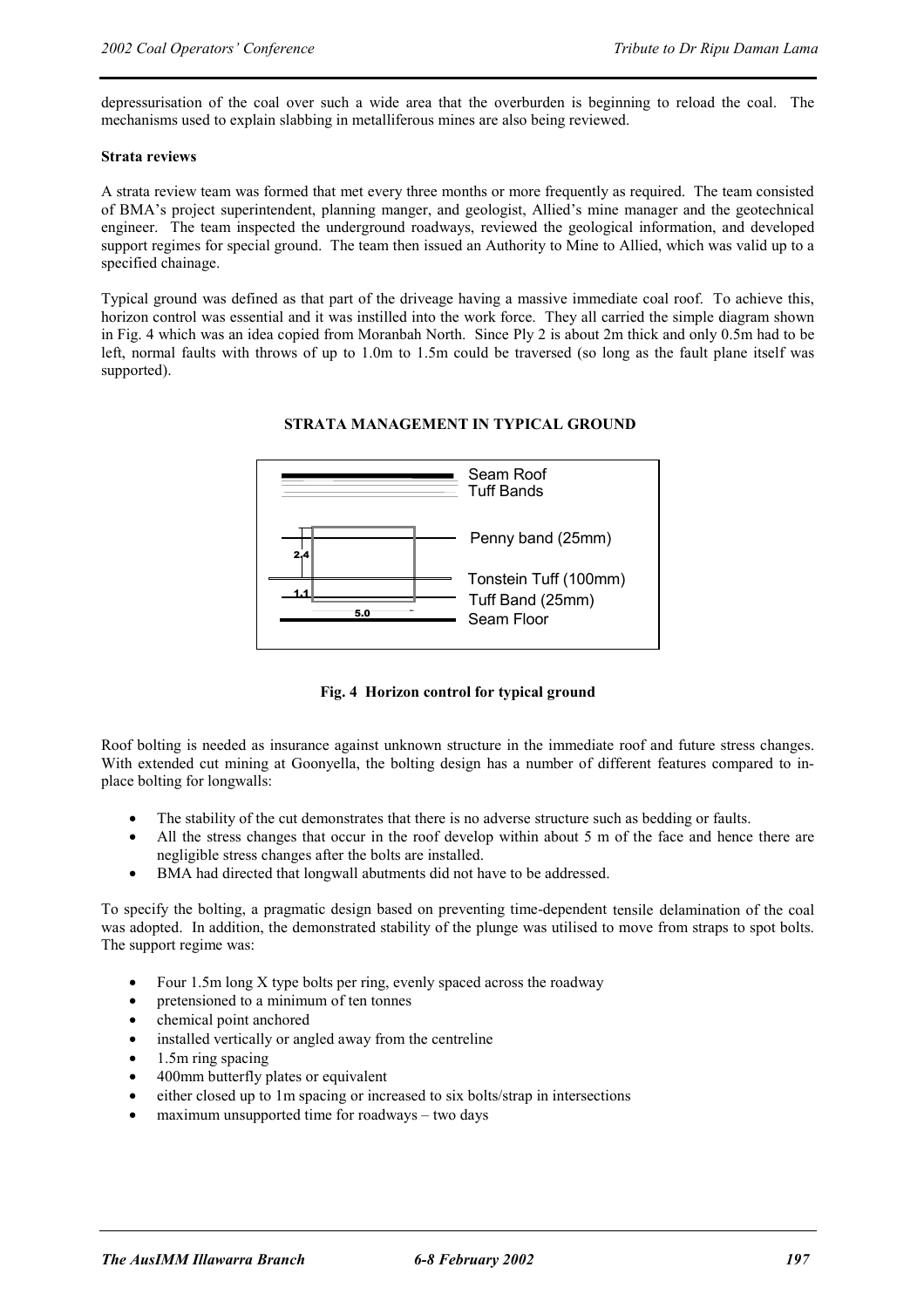# **EXPERIENCES IN SPECIAL GROUND**

The project team knew of the experiences with faults at North Goonyella, and were fully focused on the possible impact of the known and unknown faults at Goonyella. The 3-D seismics had identified a number of large thrust faults well inbye of the portal (Figure 1) and the strategy was to mine up to them and develop support strategies after some experience had been gained with the seam. The large thrust faults were traversed without problems, because of the lessons learnt from a fall on a minor thrust fault outbye.

The geology that gave greater problems was a series of small scale normal faults.

### **Thrust faults**

The first thrust fault was encountered at 28 cutthrough in C heading. This had a throw of about 0.3m and had not been detected in the seismic exploration or drilling. With hindsight, there was very strong evidence of its presence in a cored hole and, significantly, not in the geophysical logs. The reliance on geophysical logs (and particularly the picking of spikes in sonic logs) to identify slickensided zones was reduced.

Back analyses of the roof conditions as the thrust faults were approached from the footwall (downthrown) side allowed the formulation of a predictive model for the proximity to such faults (Fig. 5). The shallow, flat-topped roof falls began about 20m - 30m prior to the thrust plane being intersected. This model successfully identified all subsequent thrust faults and complemented the surface exploration: 3 D seismic survey were invaluable as a planning tool and was found to be accurate for faults greater than 3m, but less than 50% for smaller throws for which the observational model was essential.



**Fig. 5 Roof conditions on the footwall of thrust faults**

The roof support pattern was altered once any of these precursors were observed or when thrust faults predicted from the seismic exploration were approached. The major concern was that the development roadway did not intersect the fault plane before long tendon support had been installed. In such circumstances, experience had shown that a large roof fall could develop outbye.

A design approach based on the dead-weight suspension of a fall mass was used. The fall height was estimated from the geology (thrust planes followed coal riders), and the tendon length based on the ability to anchor in low strength strata above the riders.

The sequence that was used to mine through these faults involved:

- 1. progressively taking 1m cuts with the remote controlled miner and installation of 2.1m roof bolts (using hand-held bolters) until a 5m cutout was formed,
- 2. flitting of miner,
- 3. installation of two angled tensioned cables per metre using Fletcher bolter,
- 4. flitting of bolter.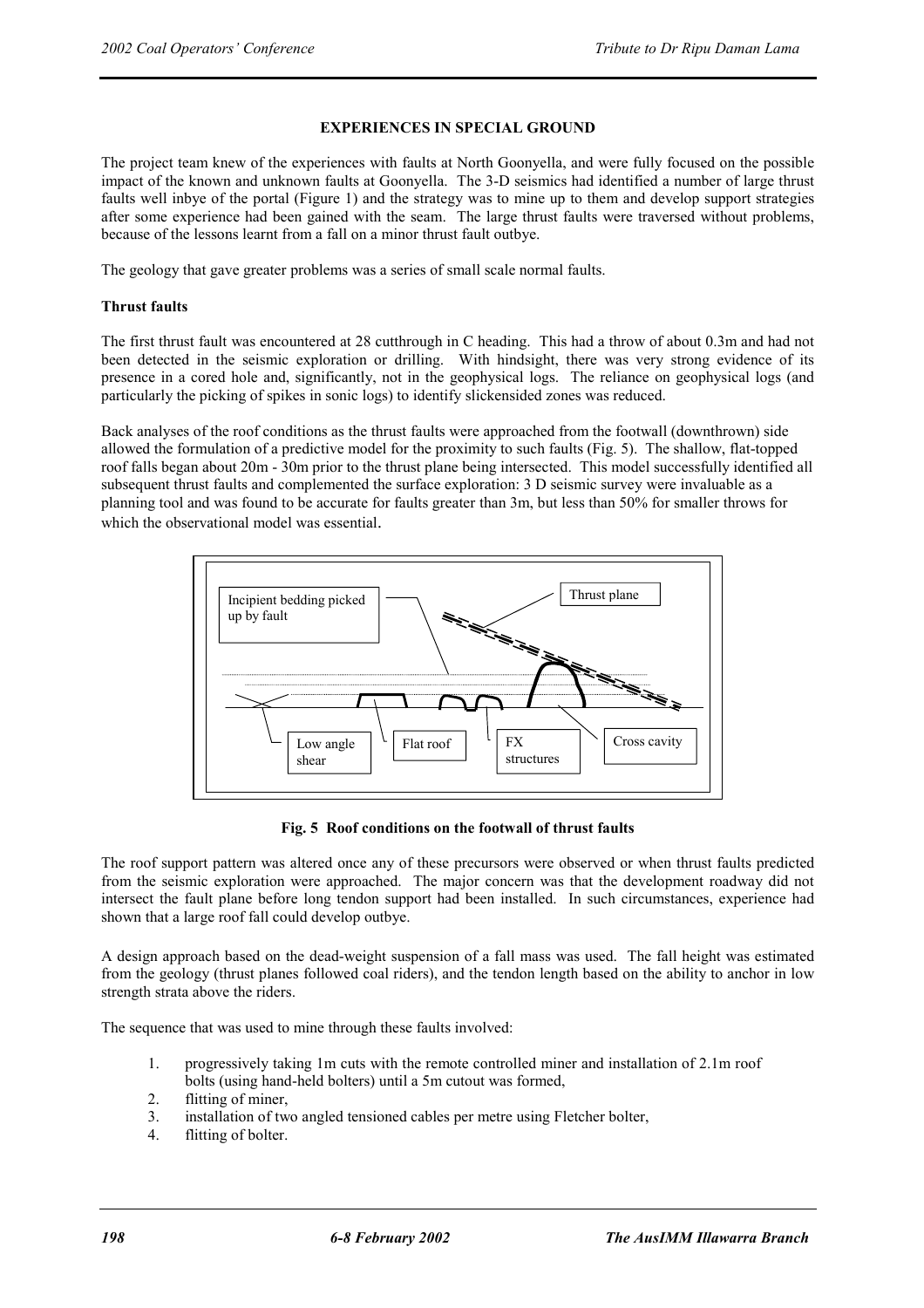The sequence resulted in a relatively slow development rate. It was recognised that there were opportunities to increase cut-out distances, and/or to delay changing to this sequence but these were not adopted.

At the request of BMA, the initial cable design was conservative. The design assumptions and functional restraints led to a specification of 150 tonne/m of support for an 8m fall block. The fall height was based on the assumption that the rider seam and its immediate roof could be involved in any fall. Anchorage was available in the 8-10m horizon vertically above the roadway, or with 6m long angled cables anchored in 1m of sandstone or 4m of coal. This specification was later reduced to 63 tonnes/metre, which was implemented with 2 x 50 tonne cables every 1.6m - say 2 every 1.5m. In some cases, a strong sandstone unit was available within the anchorage horizon and this allowed the cable lengths to be reduced.

# **Horst/Grabens**

At around 21 c/t in A heading, and particularly in C heading inbye of 29 c/t, the driveage encountered what became referred to as 'trench roof'. This coincided with the presence of small-scale normal faults in a horst/graben configuration (Fig 6). The headings were sub-parallel to the strike of the horst/grabens.



**Fig. 6 Face mapping of horst/grabens**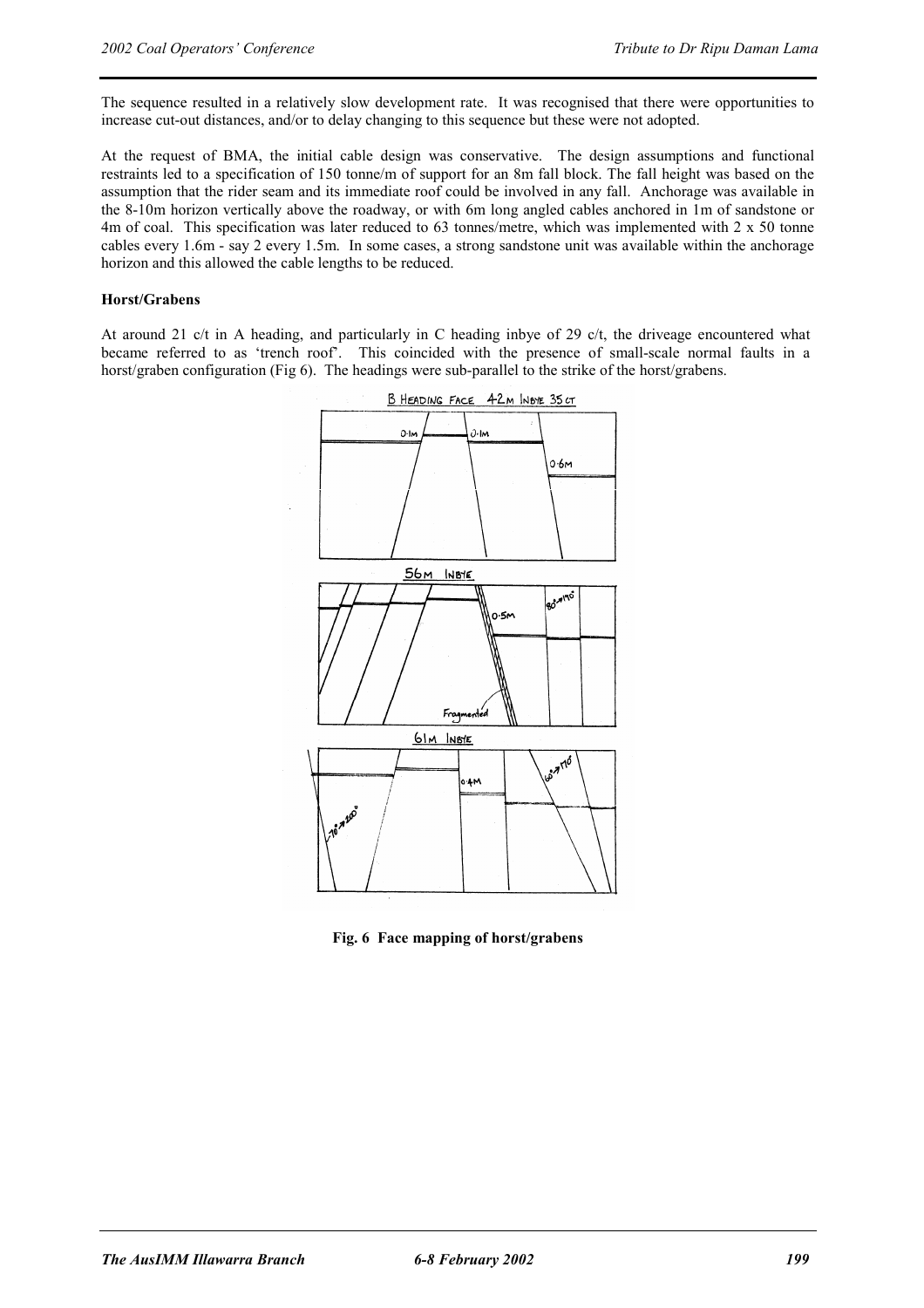

Fig. 7 Cartoon of the roof falls **Fig. 8** Wedge analysis for coal roof  **with low horizontal stresses** 

Roof falls developed soon after the start of each plunge (Fig. 7). The falls involved the collapse of joint/faultbounded blocks of coal from the roof. These blocks were often in the order of 300 mm to 500 mm wide and resulted in the formation of a trench in the roof. There was no rock noise associated with the falls. The longer the plunge, the higher were the roof falls – the maximum fall height recorded was about 1.5m and this happened when the plunge was extended to 5m. Trench roof was only recorded in the headings, not in the cutthroughs. The falls occur as joint-bound trenches over about half of the roadway. The fall zone migrated from the north rib to the south rib of each roadway and in this way migrated from A heading to C heading.

The falls were interpreted as being the result of low horizontal stresses acting on wedges of coal defined by the horst grabens. The low horizontal stresses resulted from the interplay of the roadway shape with a low magnitude stress field where the major principal stress is vertical. Simple wedge analysis indicated that falls were likely for discontinuities dipping at between  $70^{\circ}$  and  $65^{\circ}$ , and inevitable for surfaces dipping at less than  $65^{\circ}$  (Figure 8). The height of the falls was controlled by the onset of a more compressive regime higher in the roof.

The mining strategy was to limit the plunges to 5m, and to support progressively with 2.1m bolts, mesh straps, and butterflies. Once supported, there was no further movement. To restrict the plunge to 5m and to bolt at 1m intervals with hand held bolters was an operational decision based on the significant increase in bolting time if the falls were allowed to extend higher as a result of the plunges being taken deeper. At the same time as C heading was experiencing trench roof, the conditions in both A and B heading allowed 15m plunges. This introduced a substantial imbalance in the panel advance.

The roof support pattern adopted for the trench roof areas was empirically derived. It is focussed more on the control of immediate roof slabs and cantilevers than on the overall stability as the impression gained was that the falls rose to a height of about 1.0m and then stabilized.

More of the faults dipped to the north than to the south. As a result there were more problems with planar slides off the southern ribs – the northern ribs experienced minor toppling failures at the rib/roof corner.



# **SECONDARY SUPPORT**

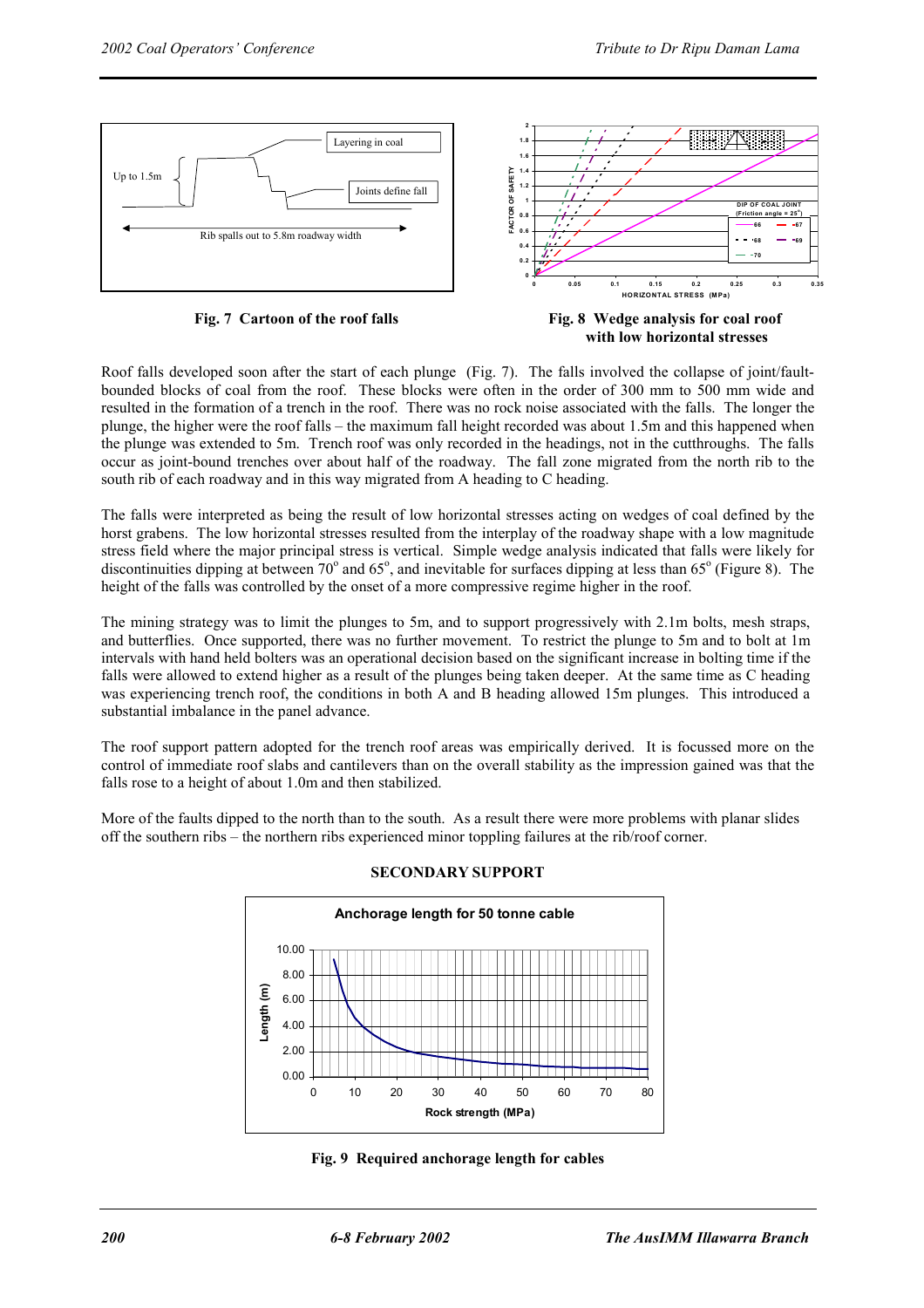Monitoring identified some areas where the post-installation movement of cables exceeded the 10mm threshold. A review of the ground conditions identified that these areas were associated with low strength strata in the anchorage horizon. The distribution of overall stone roof strengths was known from sonic logs. A nomogram was developed relating anchorage length to rock strength using standard ground engineering concepts (Fig. 9). From this nomogram came the requirement for 10m long vertical cables to achieve adequate anchorage in some areas. In other areas, higher strength sandstones within the fall horizon could be exploited if angled cables were installed over the pillars.

#### **RIBS**

The high ribs required support in areas where the spacing of coal joints was less than about 300mm, and also in the horst/graben areas. The support design was based on the assumption of joint defined planar slides. The dip of the joint is an important control on the weight and dimensions of the failure block (Fig. 10). Ten tonne capacity rib bolts gave a factor of safety of two against the design blocks. Depending on the height of installation, bolt lengths of 1.2 to 1.5m were required to ensure anchorage beyond the joint plane.



**Fig. 10 Rib bolt requirements** 

The specification for spot rib bolts was:

- ten tonne capacity (10 tonnes/metre of rib)
- spacing of 1m or less
- minimum 1.5m length
- installed at no more than 2.5m above the floor
- point-anchored, with plate, nominal tension.

#### **LEARNINGS**

The close interaction between the mine geologist, the geotechnical engineer, the contractor and the principal allowed the rapid identification and response to changing face conditions. The drilling program and 3 D seismic studies provided essential information for planning and scheduling. With hindsight, more emphasis on coring and acoustic logging would have assisted to give a better appreciation of the nature of the ground around thrust faults and to provide data on the orientation of coal structures.

Not every geotechnical feature can be found by surface exploration nor can they be anticipated by the roof support designer. Weekly geological mapping and observations from the workforce allowed the development of models so that the roof and rib could be 'read'. Simple geotechnical models and explanations (albeit controversial) allowed everyone involved in the project to appreciate the geotechnical constraints on the development rates.